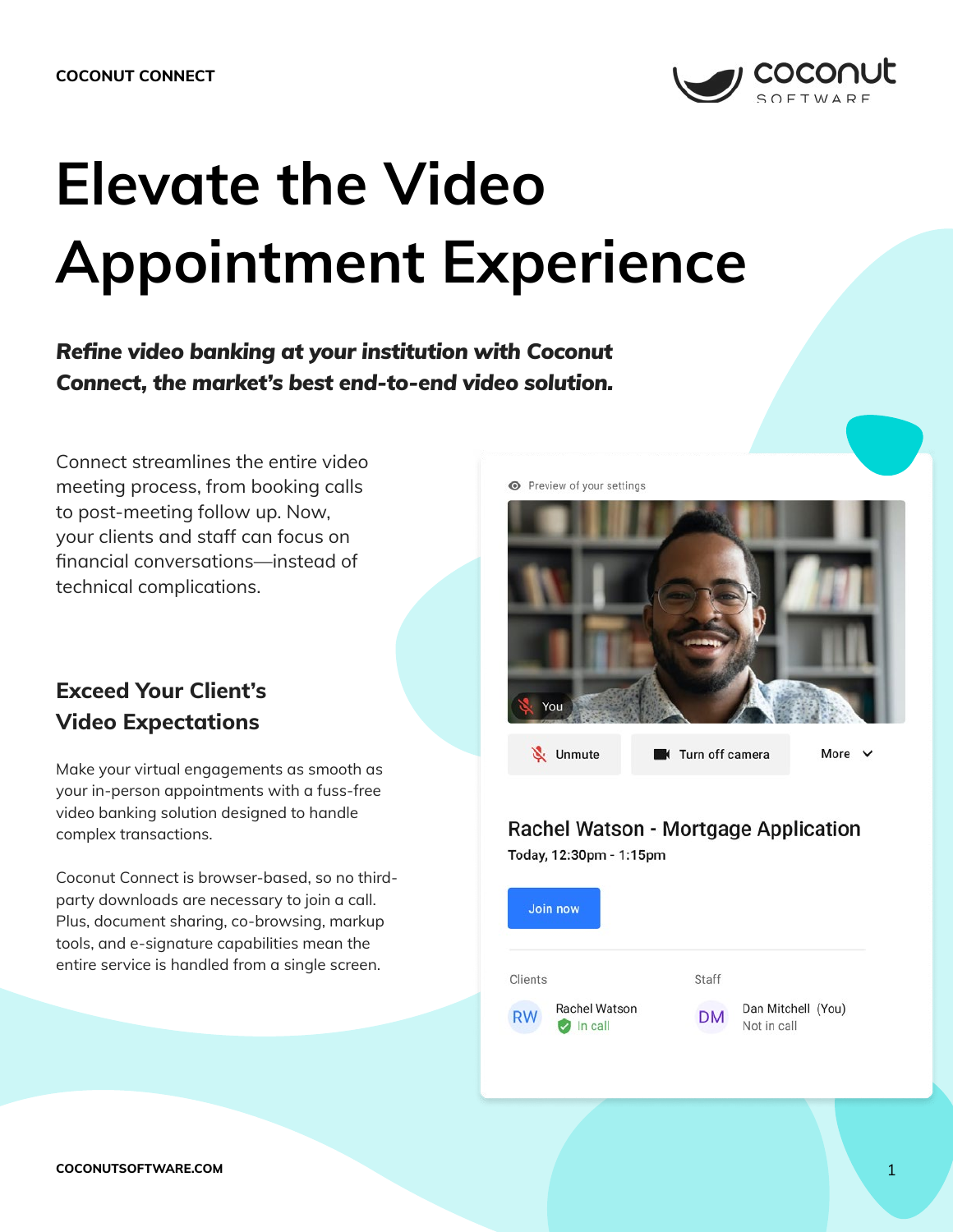## **Streamline Staff Workflows, From Start to Finish**

Forget to send a join link? Share a document? Create next steps? Coconut automates meeting link creation and identity verification processes—so your staff have less admin work to juggle before calls start.

Team members can also see meeting details, share documents, collect signatures, take notes, review client meeting history, and create follow-up tasks—all from one easy-to-use application. (Bye-bye, tab toggling!)

| $\times$<br><b>Residential Mortgage Application</b>                                                             |                                                                                        |
|-----------------------------------------------------------------------------------------------------------------|----------------------------------------------------------------------------------------|
| information or wish to apply for it, please contact us.                                                         | <b>IT WHEN YTOOL</b><br><b>8th Floor</b>                                               |
| 10. Spouse (or person having rights<br>similar to those of a spouse).                                           | Toronto, Ontario M4W<br>Call: 1 800 371-2541:<br>Website: www.bmo.cc                   |
| Consent. You the snouse of the horrower or person                                                               | If you're still not satisfi                                                            |
| having rights<br><b>Create Signature</b><br>this agreeme                                                        | for Banking Services &<br>$\times$<br>independent review of                            |
| 11. Langu                                                                                                       | <b>Ombudsman for Bank</b>                                                              |
| The parties<br>documents t<br>conviennent<br>Augh<br>documents s                                                | 401 Bay Street,<br>Suite 1505, P.O. Box<br>Toronto, ON M5H 2Y4<br>Call: 1 888 451-4519 |
| 12. Comp                                                                                                        | E-mail: ombudsman@                                                                     |
| If you have a<br>we work out                                                                                    | Website: www.obsi.ca                                                                   |
| <b>Accept and Sign</b><br>Redo<br><b>Borrower</b><br>Name Rachel Watson                                         |                                                                                        |
| Sign here                                                                                                       |                                                                                        |
| Signature                                                                                                       |                                                                                        |
| Date Mar 11, 2021                                                                                               |                                                                                        |
| Home phone the contract of the contract of the contract of the contract of the contract of the contract of the  |                                                                                        |
| Work phone with the contract of the contract of the contract of the contract of the contract of the contract of | <b>U</b> Dan Mitchell                                                                  |
|                                                                                                                 |                                                                                        |
|                                                                                                                 |                                                                                        |
| Turn off camera<br>share screen<br><b>J</b> Mute<br>More A                                                      | <b>Co</b> End call                                                                     |
|                                                                                                                 |                                                                                        |



## **A Secure, Integrated, End-to-End Video Solution**

Connect is integrated with Coconut's Appointments tool—so booking a video meeting is effortless. It can also be integrated with SSO, CRM, and e-signature solutions to streamline operations and sync important data.

Financial institutions can also rest easy knowing that their client data and privacy is protected, thanks to Connect's unique booking links, identity verification tools, and encrypted call recordings.

## **Get a Bird's Eye View of Video Data**

Collect the data you need to make smart decisions about staff coverage, virtual service offerings, and more with Connect's reporting and tracking features.

Coconut captures appointment types, meeting duration, client NPS, and outcomes from video meetings, so it's easier to spot opportunities for improvement. Plus, you can use audio recordings for training purposes.